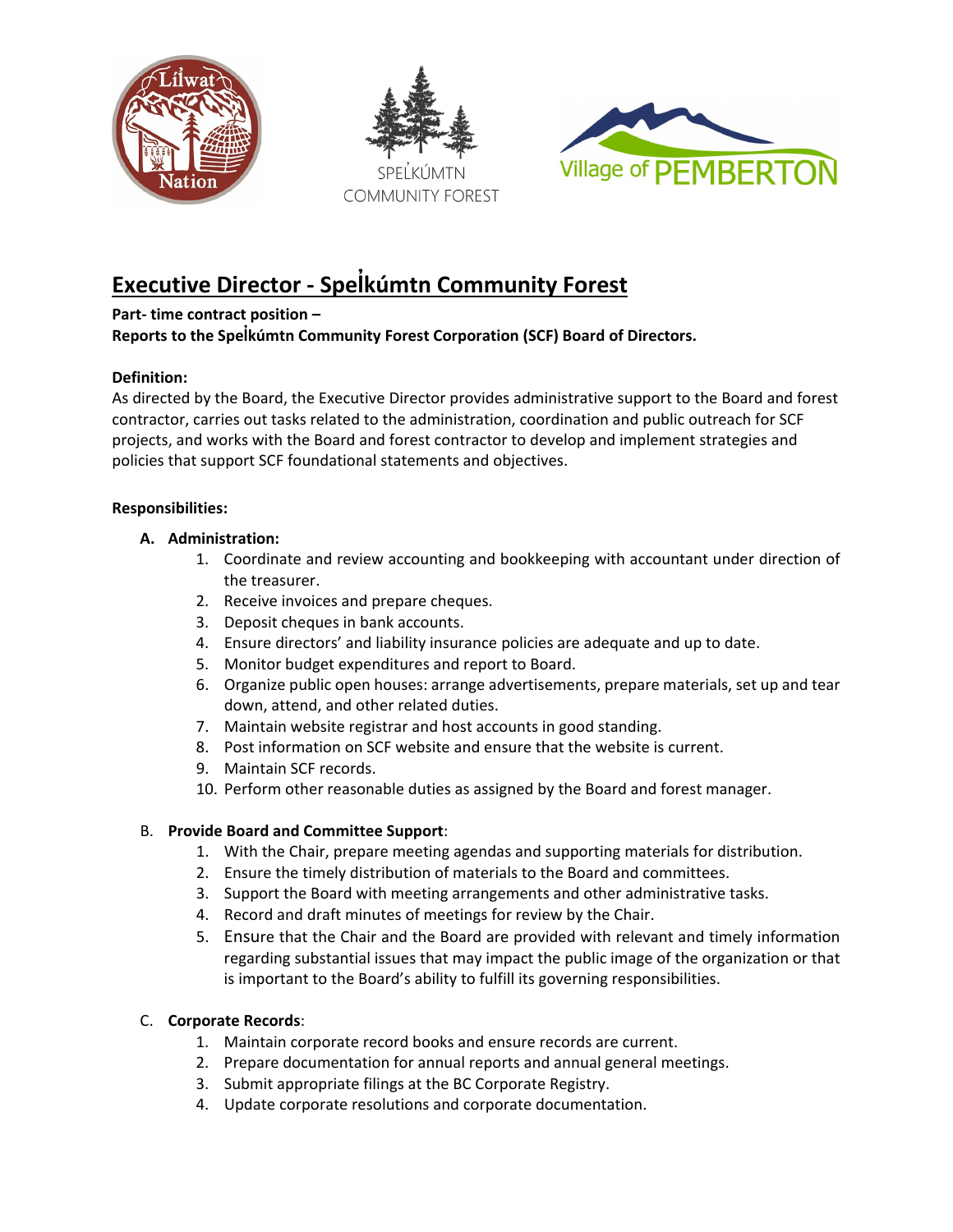





5. Ensure that director registry is current.

### **D. Project Delivery:**

1. Deliver projects by gathering resources, conducting research, developing relationships with key participants, managing consultants, writing reports, and completing other project coordination tasks as directed.

# **E. Support the Board and the forest contractor in:**

- 1. Developing the strategies and initiatives to fulfill the organization's mission and achieve the vision and strategic goals.
- 2. Developing and implementing the strategies and operational plans necessary to achieve the vision and strategic goals.
- 3. Developing and implementing operational policies and practices necessary for the effective and efficient operation of the organization.
- 4. Developing annual budgets that reflect the strategic and operational plans, requirements, and obligations, and submitting these to the Board for approval.
- 5. Developing and keeping current a long-term financial plan that addresses operational and capital requirements, organizational growth, diversity of resource generation, potential risks, revenue surplus, and reserve or contingency funds, and sets out the assumptions on which the plan is built.
- 6. Establishing financial management and administrative systems that meet the standards of the auditor, the Ministry of Forests, Lands and Natural Resource Operations and other administrative, management, professional, or accrediting bodies.
- 7. Identifying the principal risks that could be faced by the organization and ensure the implementation of systems to manage these risks.

#### **F. Knowledge, Skills and Abilities on the Job:**

- 1. Ability to take initiative on projects and on issues as they arise.
- 2. Strong letter writing skills, including proficiency in business English.
- 3. Ability to accurately and concisely record, compose, transcribe and edit meeting minutes.
- 4. Ability to interpret rules, regulations and policies and to make decisions based upon them.
- 5. Ability to deal tactfully and effectively with persons representing professional, public and community groups.
- 6. Ability to establish and maintain effective working relationships.
- 7. Ability to maintain a high level of confidentiality.
- 8. High attention to detail and good organizational skills.
- 9. Ability to cope under pressure and to work to deadlines.
- 10. Experience with office processes and desktop applications including MS Office and intermediate level skills in Excel.